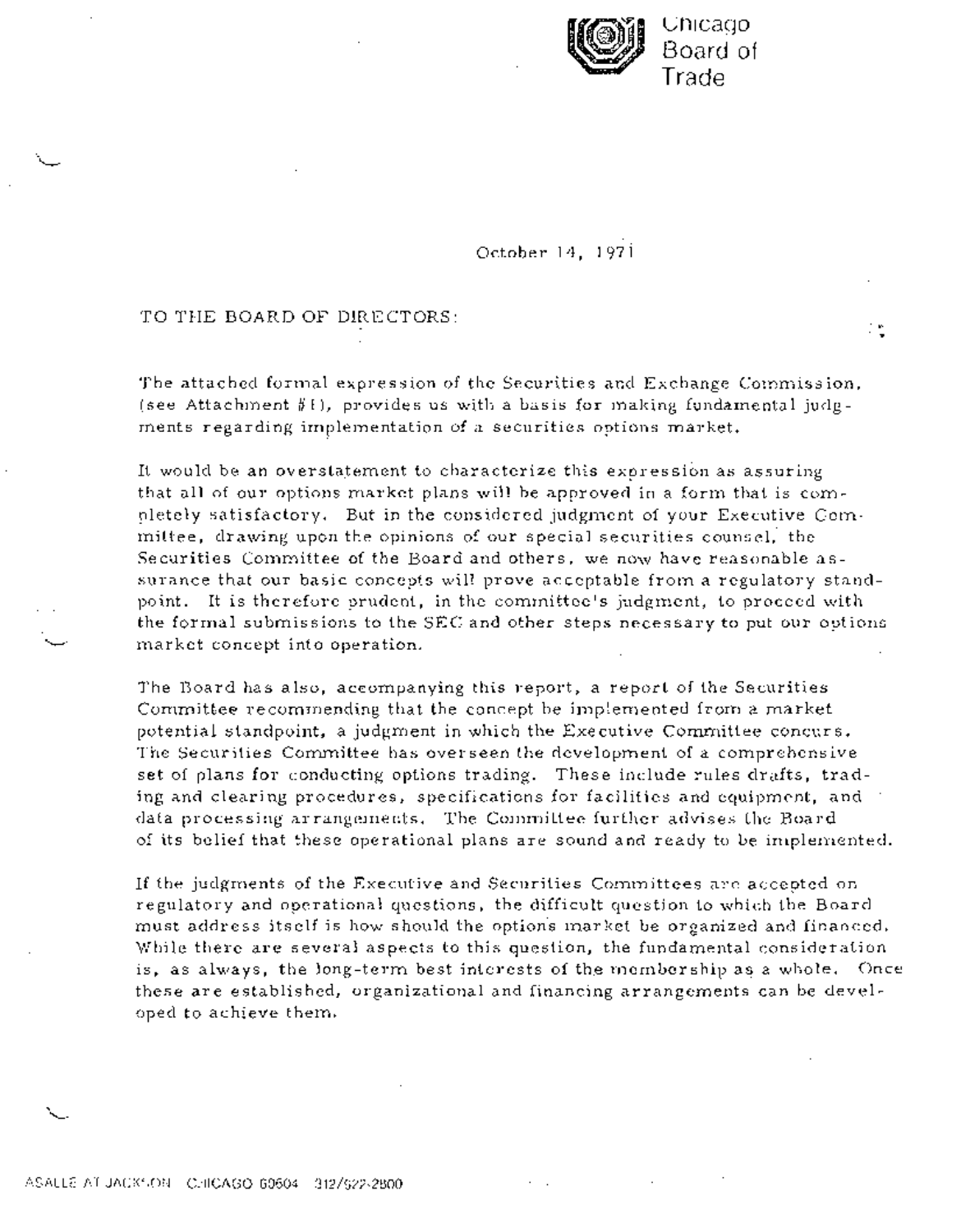If options trading could be conducted on the same basis as the other new markets the Board has introduced in recent years, your Executive Committee believes these interests would seem as clear today as they did when the options research and development program was undertaken three years ago. The basic objective of the options R&D work was, of course, to further the diversification effort that brought the broiler, plywood and silver futures markets into being. The additional opportunities for members, the stabilizing influence on the level of exchange activity, the broadening of the Board Of Trade's sphere of economic service and the other objectives underlying this diversification effort need no elaboration. ίŁ.

During the course of the options development effort, however, the many distinctions between conducting, a commodity futures market and conducting a securities market have come to occupy our attention. Not only will different regulatory standards and industry practices come into play, but formation of a separate securities exchange with its own membership will also be required in order to draw a clear line between the jurisdictions of the Commodity Exchange Authority and the Securities and Exchange Commission.

These differences have seemed so great that, even granting the enormous potential of our options concept, it has been questioned whether a sufficiently large proportion of the membership would participate to justify the continuing. large development expenses and prospective start-up costs of making an options exchange operational. The proposition has been put forward that those members interested in options should assume all further financial responsibility for the undertaking and, in effect, set up their own exchange. Under this approach, as outlined to the membership in a brochure distributed this past June, financing for such an-exchange would come from the purchase of memberships by perhaps 250 to 300 Board of Trade members.at a price of perhaps \$3,000. One consequence of this approach is, of course, that the vast majority of Board of Trade members as such would lose, both now and for all time in the future, the privilege of participation in the options market. However, through what was described in the June brochure as a "royalty" arrangement, the Board of Tradewould receive monetary compensation for its options R&D investment, with royalties based on options trading volume.

The time for definitive decisions is now at hand, and your Executive Committee has redirected its attention to the question of whether monetary compensation is what the Board of Trade as an institution should be seeking from this undertaking, in lieu of participation rights for all its members.

This is the critical question, and its answer turns on an evaluation of the right of participation in the options exchange to the membership as a whole. This evaluation cannot be made just in terms of participation in the immediate or even the foreseeable future but rather in terms of participation under all future circumstances and also in terms of the enhancement of the privileges of Board of Trade membership that a perpetual right to participate in options will provide.

L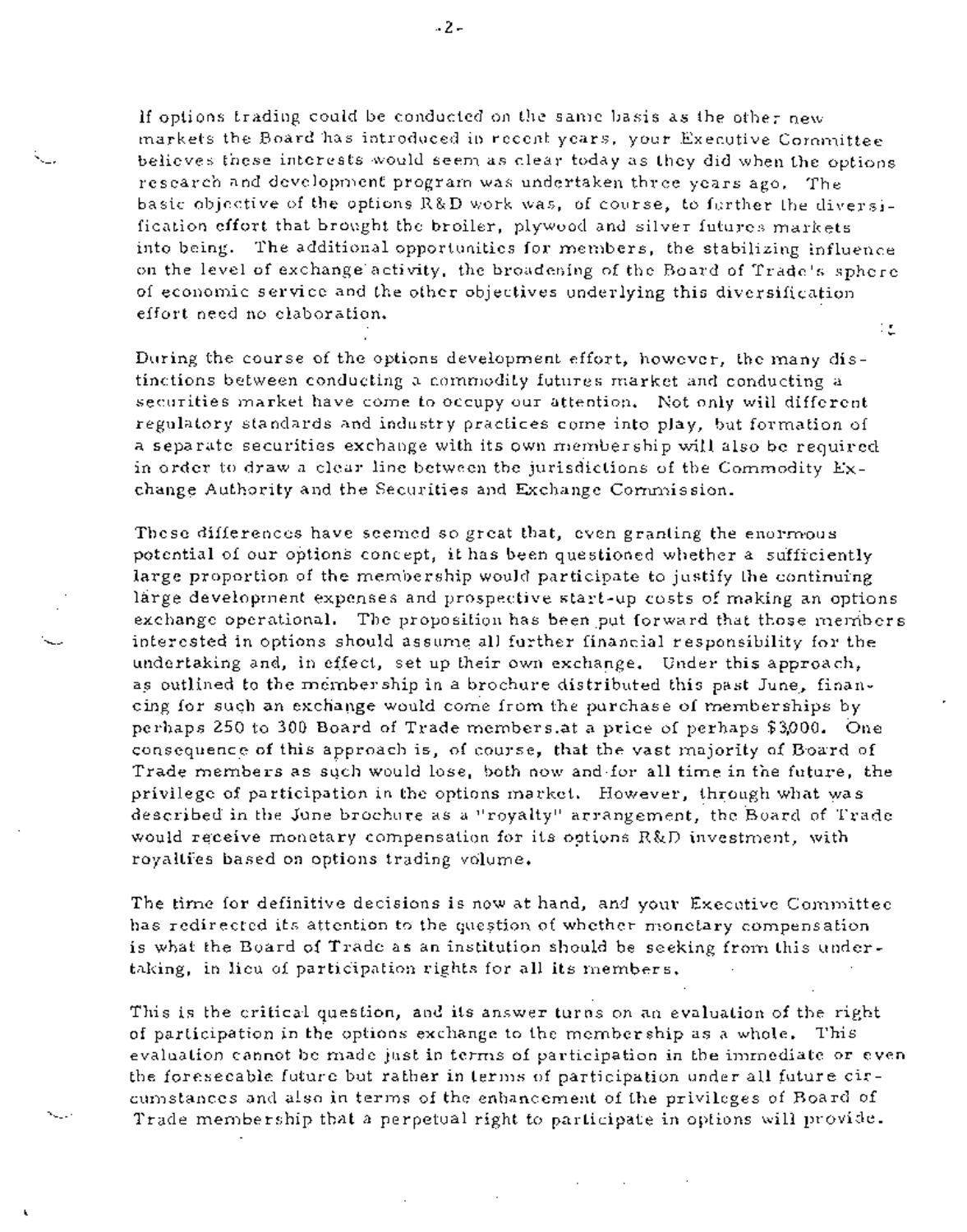It is the sense of the Executive Committee that participation in the options market at the outset may well be limited to a relatively few members. It is also recognized that some members cannot foresee participating at any time and that the qualification and orientation process involved in becoming an options exchange member may inhibit others. However, if our options concept meets with the success that we envision, the opportunities will be very great indeed and the orientation process well worth the effort on the part of a great many members, present and prospective.

It is, therefore, the conclusion of the Executive Committee that the permanent. right to qualify as an options exchange member without payment is worth a great deal more to the membership than monetary compensation of the. Board of Trade Treasury in the form of royalty payments. This conclusion appears valid whether the options exchange succeeds or fails. If it succeeds, the additional opportunities for members and other benefits of diversification that were sought at the outset of this undertaking will have been achieved. Should-the venture prove a failure, these benefits will not be realized, but. neither will any royalties be collected under the monetary compensation. approach.

One further question that needs to be answered as a prerequisite to developing. an organization and financing plan is whether the potential benefits justify the further costs of making the options exchange operational.

 $\epsilon$ 

Attached to this report (Attachment #2) are start-up time and cost projections developed by the Department of Planning and Market Development in conjunction with the Treasurer and our special securities counsel. The estimate is that costs of  $$600,000$  to  $$700,000$  will be incurred over a period of 8 to 11 months prior to the date operations commence, the exact figures depending on the length of time required to accomplish formal registration of the options exchange with the SEC and whether certain other commitments (i.e. construction of floor facilities, educational programs, etc.) are made prior to the date registration is accomplished.

The Executive Committee believes the prospective benefits fully justify a start-up commitment of this order. And if the Board of Trade membership as a whole is to share in these benefits, it is clear that the Board of Trade must be prepared to make this commitment. Your committee has reservations, however, about making it on the same basis as the funds committed to date to options. R&D.

Because the options exchange must be organized as a. separate entity with separate membership for regulatory purposes and because only a portion of the Board of Trade membership can be expected to become members, it has long-been accepted that the options exchange should operate on a financially self-sustaining basis. Once its SEC registration is accomplished and a membership enrolled, the options exchange will have its own membership dues;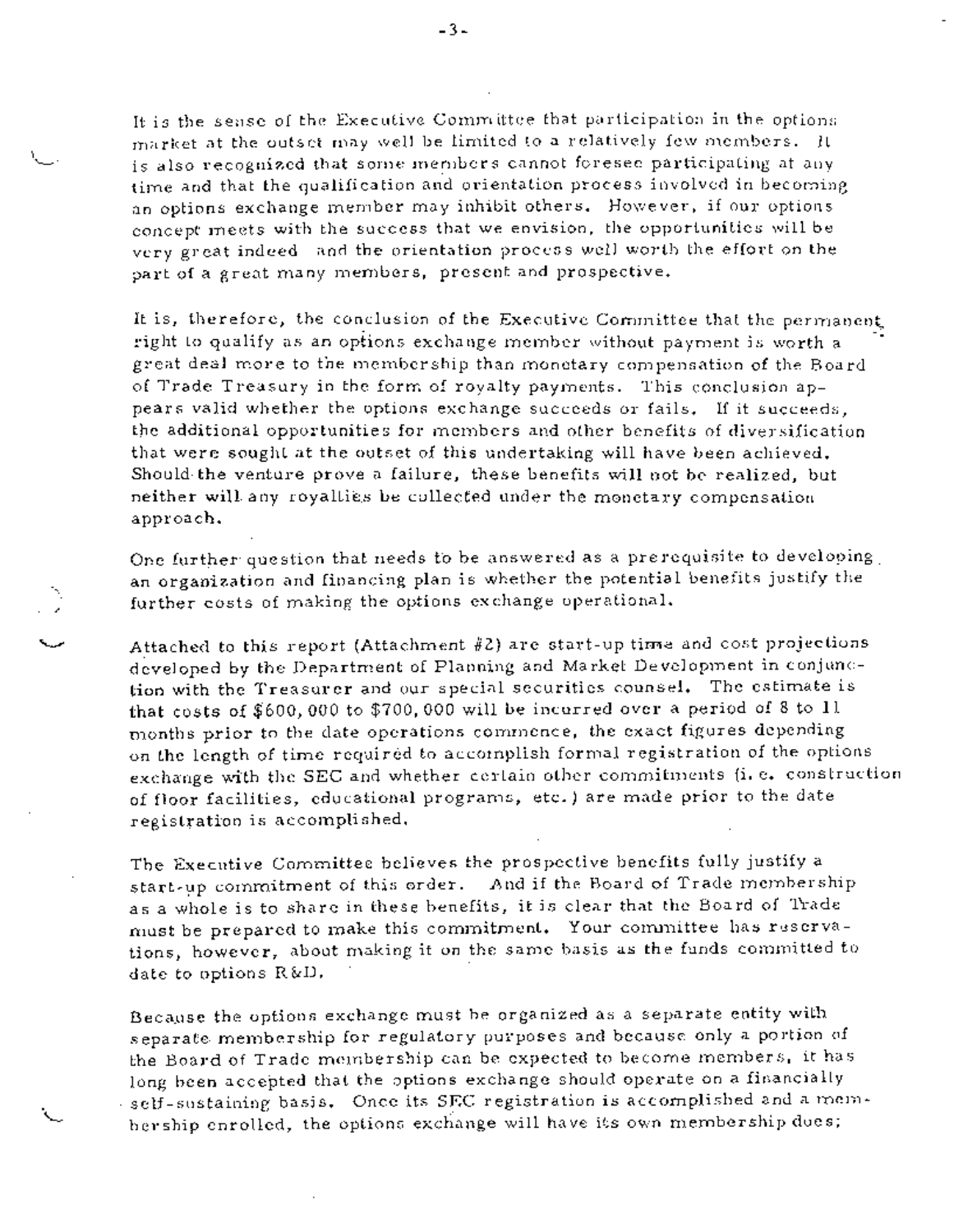once it becomes operational, a charge on net commissions comparable to that of other securities exchanges is contemplated as well. From this date forward, the Board of Trade will not be committed to provide further financial support (though it may well want to do so, particularly where capital expenditures for expansion of options exchange facilities are concerned).

In providing pre-operational funding, the question is whether the Board of Trade funds committed should be treated as an extension of its R&D investment or as an advance which the options exchange should be expected to repay. A good case can be made for either approach, or for treating certain of these  $\rightarrow$ expenditures (e.g. cgnstruction of facilities and educational programs) as a loan and others (e.g. the iegal expenses involved in obtaining SEC registration) as an extension of the Board's R&D commitment. Everything considered, the Executive Committee believes the preferred approach is to view all Board of Trade funds committed from the date of the options exchange's organization forward as a draw down (by the options exchange) of a line of credit. Legal considerations dictate that the options exchange be incorporated, an interim board of directors named and other organizational steps taken prior to the date formal submissions are made to the SEC for registration of the exchange. Hence, the date of the exchange's organization and of transition to line of credit financing is near at hand.

The amount of this line of credit and the terms of any loan that results under it are best discussed as part of the description that follows of an organizational and financing plan that the Executive Committee believes will accomplish the basic objectives set forth above. This plan must also take into account, of course, regulatory and other legal considerations as well as the capital and personnel (member and staff) needs of the options exchange to maximize its chances for fulfilling its potential.

A summary description of the Executive Committee's organizational and financing recommendations follows.

## A. Options Exchange Organization

1. Formation - - The options exchange will be formed as a Delaware-membership corporation with the name Chicago Board Options Exchange (CBOE); the Board of Trade (CBT) will act as its incorporator. Upon the CBOE's incorporation, the CBT will transfer to it the CBT's options research and development work product pursuant to a transfer agreement (for a draft of this agreement, see Attachment #3). The transfer agreement will guarantee the right of every CBT member, in perpetuity, to become a member of the CBOE upon qualification. A CBT mem-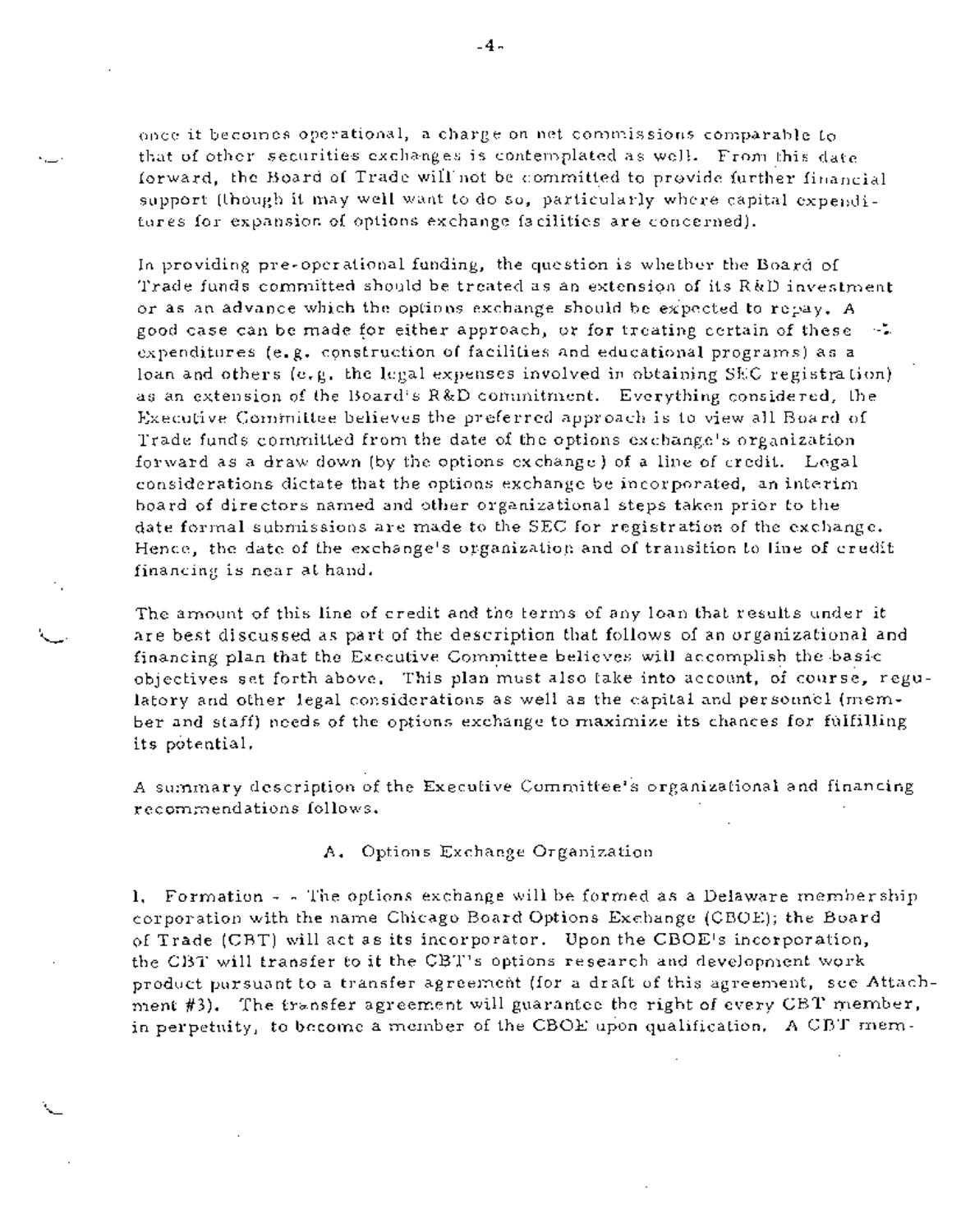ber applying for CBOE membership will, however, be required to pay registration fees for certain forms of participation that are described in Attachment  $#5$  and may be required to pay the amount of any capital assessment that has been made on CBOE members during the five years prior to the CBT member's application.

The transfer agreement will, among numerous other protective features, also commit the C BOE to use its best efforts to exploit the options R & D work product, and it will require CBT approval before the CBOE may sell, license or otherwise dispose of or permit the use of any of the CBT's options R & D work product,  $i$ Any movement of CBOE trading facilities to a location other than 141 W. Jackson Blvd. or its immediate environs will also require. CBT approval.

2. Membership  $-$  - Every CBT member will have the right to qualify as a CBOE member, but only those CBT members who do so will assume any of the obligations of CBOE membership or come under the regulatory purview of the SEC. A CBT member's right to CBOE membership is not transferable, nor is his CBOE membership transferable or severable from his CBT membership. When a CBT member who is also a CBOE member ceases to be a CBT member, his CBOE membership will be terminated also; but the purchaser of a CBT membership may apply for CBOE membership on the same basis as its prior owner. To restate it, the CBOE membership right goes with the CBT membership.

In addition to as many CBT members as may elect to qualify, there will also be a limited number (on the order of 100 to Z00) of CBOE-only memberships offered for sale when the CBOE has obtained its SEC registration. The anti-trust considerations, the need for outside participation and other factors necessitating this "outside" membership offering have long been recognized. The financing benefits of this offering, as well as its terms, will be described in the financing section of this report. CBOE-only members will hold a Class B membership that is identical in almost every respect with the Class A memberships held by  $\tilde{\tt GBT}$ members. One exception is that Class B memberships are separately transferab]e.

For a discussion of membership qualifications, privileges, obligations, and categories of participation see Attachment  $#5$ .

3. Government and Administration --- As the incorporator of the GBOE, the CBT will appoint an interim Board of Directors to serve until an options exchange membership exists and elections can be held. This interim Board can be expected, in all probability, to remain in office until December, 197Z, the time provided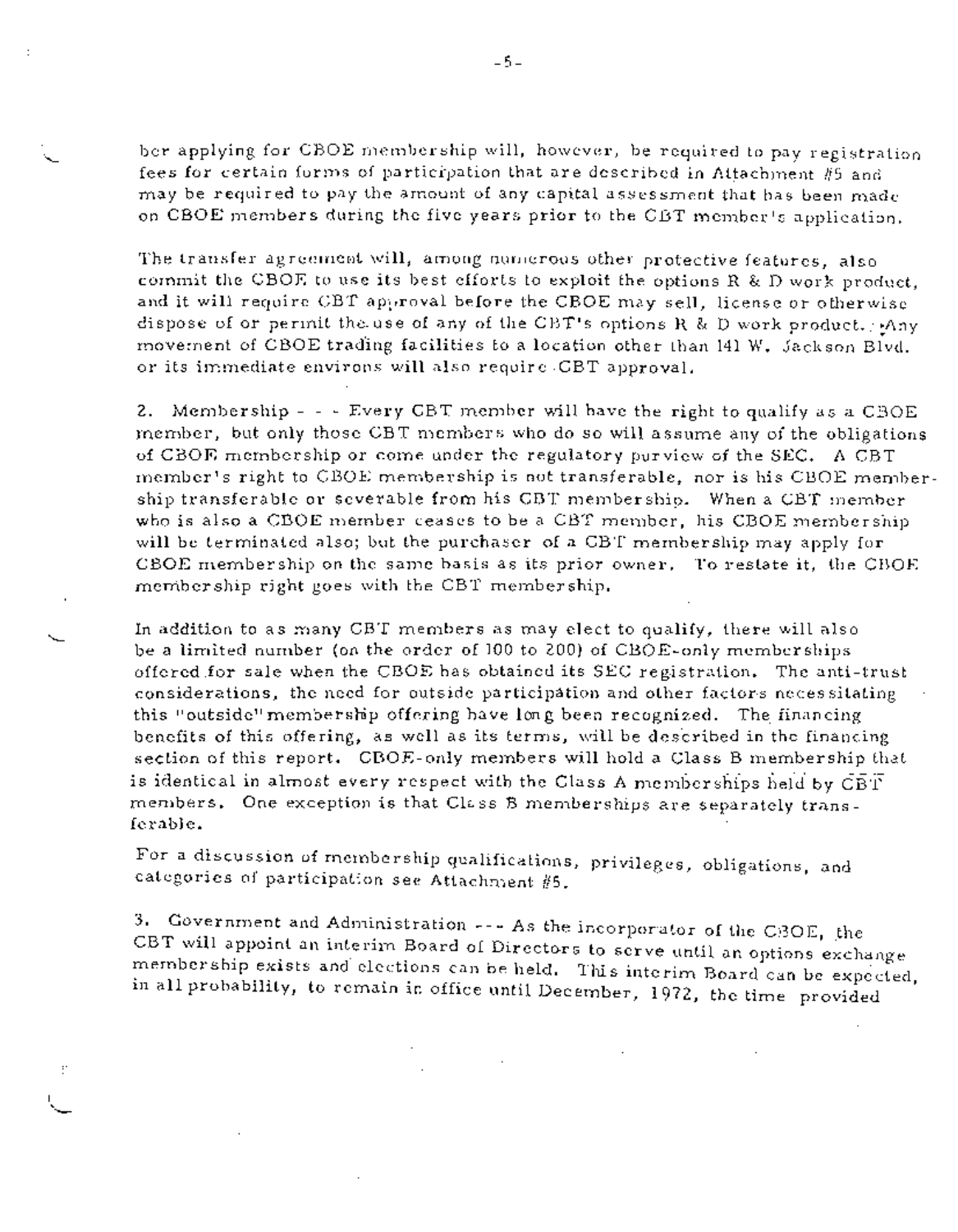in the exchange's draft bylaws for annual elections. Once elections are held, these bylaws provide for a 17-man Board consisting of 11 members elected by the CBOE membership (a chairman and vice-chairman elected annually and three classes of three directors each elected for three year terms), the CBOE's president, three public directors, and two directors appointed by the CBT's Board of Directors. The Class B membership will be assured of representation on the Board through a provision that at least one of the three directors elected annually be a Class B member. In addition to its own elected Board of Directors, the CBOE will also have an elected nominating committe

It is presently envisioned that the CBOE will have only a small staff of its own and will contract with the CBT for professional and technical services such as accounting and finance, public relations and surveillance on a full cost reimbursement basis. (A draft service agreement is included as Attachment  $#4.$ )

## B. Options Exchange Financing

I. Capital Needs - - - Detailed studies have been made of the capital requirements for the start-up phase and for the first two operating years of the CBOE. Two operating years have been included in the initial capitaI requirements because it was judged that the character and potential of the exchange would be discernible during that period of time permitting determination of future courses of antion.

Budgets for the start-up phase involve expenditure of \$600,000. This is detailed in Attachment #2. Foliowingconservatiweassumptions, the first operating year is estimated to require Working capital of approximately \$300,000 in excess of operating revenues (principally dues and net commission charges) for the period. In addition, a basic cashbalance of \$200,000 should be available for operating safety. Allowance is also made, again following conservative assumptions, for a further funding requirement of \$300,000 in the second operating year. Said another way, the CBOE ought to have at the end of the first year cash resources of \$500,000 either on hand or on call. In summary, cash requirements look something like this:

| Start-up requirements              | \$600,000   |
|------------------------------------|-------------|
| Basic working capital balance      | 200,000     |
| First year operations requirement  | 300.000     |
| Second year operations requirement | 300,000     |
|                                    | \$1,490,000 |